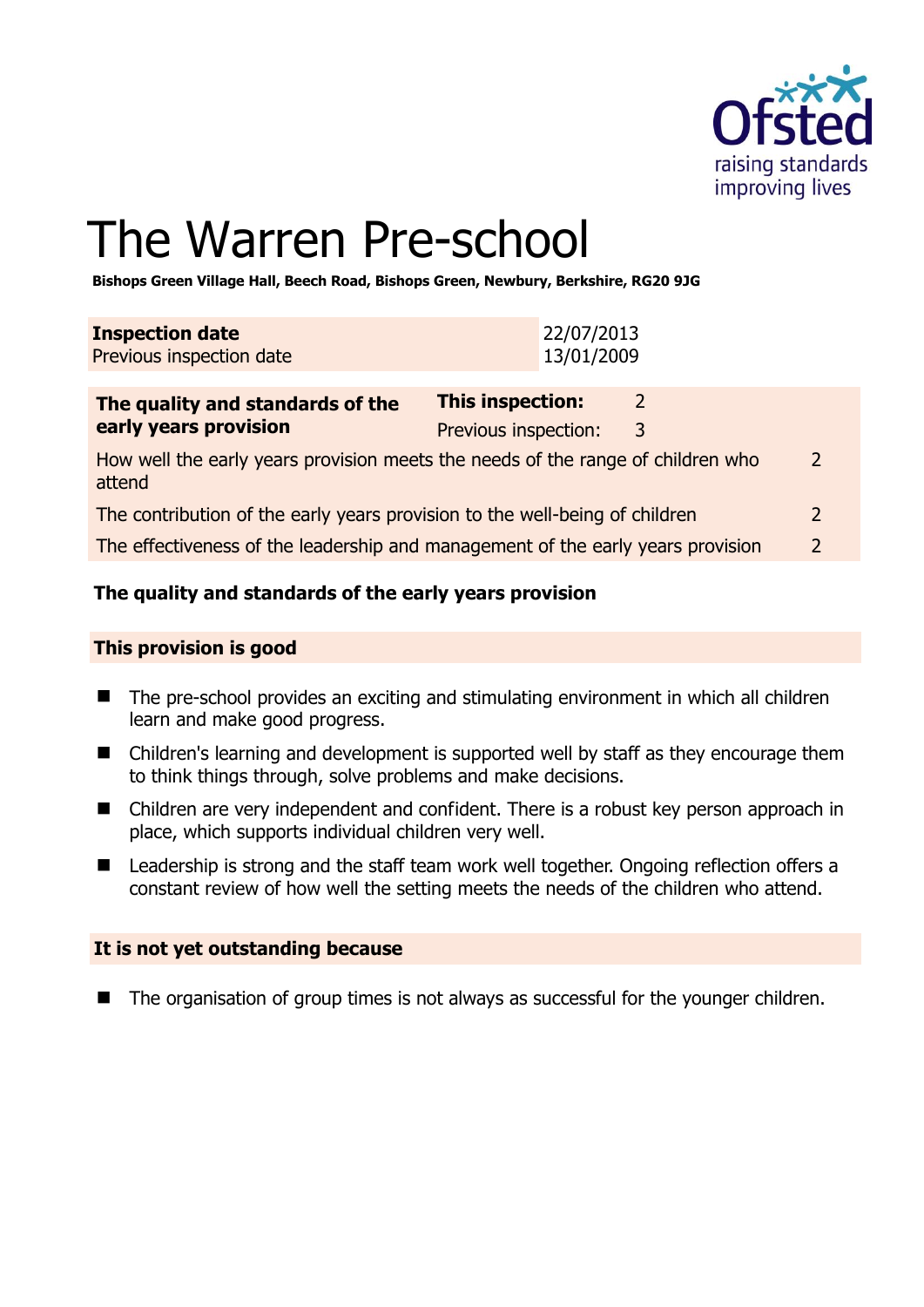# **Information about this inspection**

Inspections of registered early years provision are:

- $\bullet$  scheduled at least once in every inspection cycle the current cycle ends on 31 July 2016
- scheduled more frequently where Ofsted identifies a need to do so, for example where provision was previously judged inadequate
- **•** brought forward in the inspection cycle where Ofsted has received information that suggests the provision may not be meeting the legal requirements of the Early Years Foundation Stage or where assessment of the provision identifies a need for early inspection
- **•** prioritised where we have received information that the provision is not meeting the requirements of the Early Years Foundation Stage and which suggests children may not be safe
- scheduled at the completion of an investigation into failure to comply with the requirements of the Early Years Foundation Stage.

The provision is also registered on the voluntary and compulsory parts of the Childcare Register. This report includes a judgment about compliance with the requirements of that register.

# **Inspection activities**

- п The inspector observed activities in the play room and the outdoor play area, including a joint observation with the manager.
- The inspector held meetings with the manager and the chair of the pre-school committee.

The inspector looked at and discussed children's assessment records the self-

- evaluation process, planning documentation, evidence of suitability of practitioners working in the pre-school and a range of other documentation.
- п The inspector took account of the views of parents and carers and children spoken to on the day.

# **Inspector**

Victoria Weir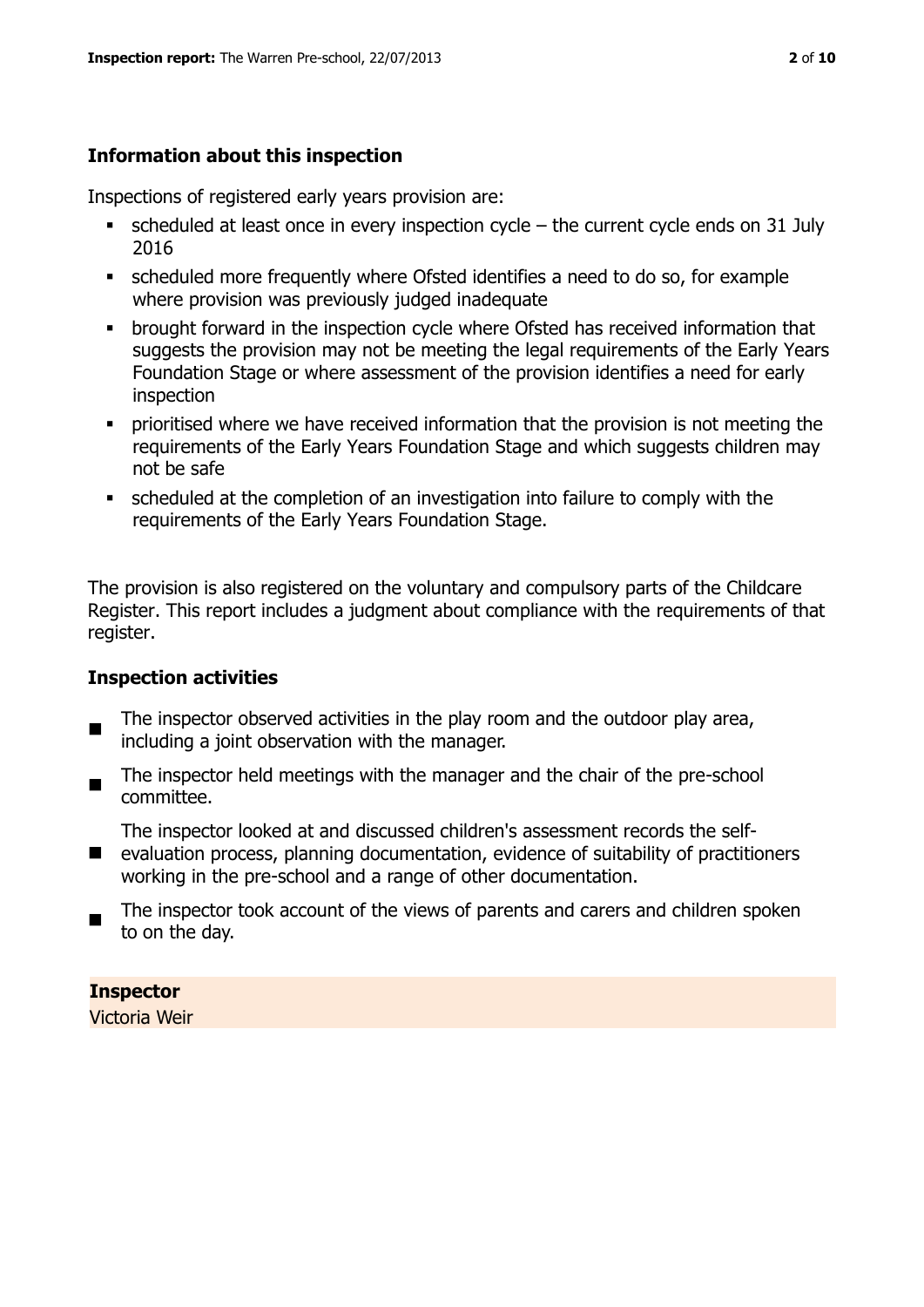#### **Full Report**

#### **Information about the setting**

The Warren Pre-School opened in 1986, and moved to its present premises in 2005. The pre-school operates from the village hall at Bishops Green near Newbury in Berkshire. They have use of a large hall with adjacent children's toilets. There is an enclosed paved and grassed area for outside play.

The pre-school is open term time mornings, from 9:30am until 12:30pm on Monday to Fridays, term time only. The setting has systems in place to support children with learning difficulties and/or disabilities and for those who speak English as an additional language. A team of three full time staff work with the children. Of these, three have relevant qualifications at level 3. The setting is a member of the Pre-school Learning Alliance.

#### **What the setting needs to do to improve further**

#### **To further improve the quality of the early years provision the provider should:**

 $\blacksquare$  improve the organisation of large group times to consistently include younger children.

#### **Inspection judgements**

#### **How well the early years provision meets the needs of the range of children who attend**

Children enjoy a relaxed, calm environment where they settle well. This shows they feel secure and confident. Their independence is evident as they make choices about what they wish to do as they freely choose toys and equipment that reflect their current interest. Children engage with others in activities or play with the range of stimulating resources on offer. For example, children play imaginatively together a game of mermaids. They dress up, practise their swimming skills, write a sign, and use materials in the role play area. Children's language skills are developing well. Interaction between staff and children is good. Staff use effective teaching methods, such as open questioning and demonstrating what to do. This helps children to enjoy their learning and make good progress. For example, children who are drawing faces engage happily in a discussion about their experiences at home around oral hygiene and counting teeth when they draw mouths. This interaction supports children to make links to their home life, as well as promoting their self-confidence and self-esteem; all skills which help prepare them in readiness for school. Children enjoy practising early writing skills making marks as they independently use a selection of materials. They give meaning to their marks, proudly declaring 'Look, that's my name'. Children choose from a good selection of books, which they handle correctly. They sit in the outside den, reading to each other before confidently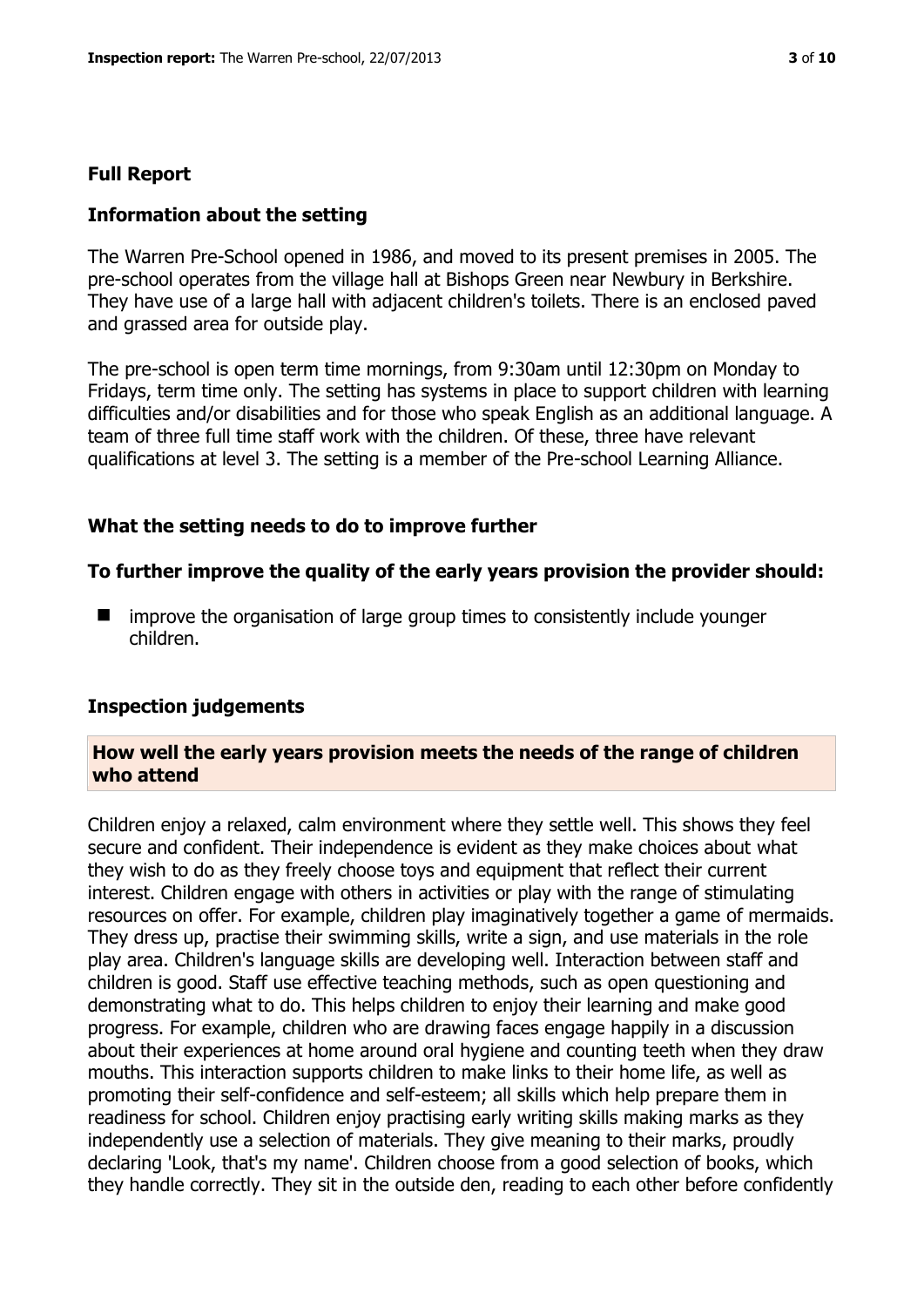approaching members of staff to read their favourite story. Children use letters and numbers throughout the day. Staff encourage children to learn sounds of letters through

activities such as 'sound walks'. Children listen and identify sounds some of which they recognise are in their names. Staff encourage them to think things through, solve problems and make decisions in play. This helps children in their play and enables them to gain a sense of achievement.

Observation, assessment and planning are effective in meeting the learning needs of the children who attend. The quality of teaching is good, and staff competently reflect on where children are in their development in order to assess on-going learning and progress. They use their knowledge of child development well to establish next steps for learning, and use the information to enhance planning. This supports the good progress all children make in the setting. The progress check at age two is completed with the involvement of parents, and offers a secure judgement about where children are in their development. Regular summary assessments of children's progress are also shared with parents so that they are fully informed of their child's on-going development. Parents provide written contributions to children's learning records which celebrates children's success and helps staff plan. Parents talk to staff every day so that they are fully informed about what children have been doing while attending. Support is given for learning at home through informal discussions, strong key person relationships and ideas in newsletters.

# **The contribution of the early years provision to the well-being of children**

Children are very happy and safe at the pre-school, as staff are very caring and protect children's health and well-being effectively. Information is obtained from parents about children's likes, dislikes and additional requirements so that staff meet their needs. Children enjoy involving staff in their activities and chat happily to each other at snack times. They form secure bonds with their key person who knows them well. Children become familiar with the pre-school environment as they attend the toddler group in the same room. Children's move to school is managed very well through planned visits to the school and visits from the local reception teacher. Staff plan activities about going to school, so that they are secure in their move to school. For example, staff read stories about characters starting school and children are encouraged to talk about how they may feel about this. Staff pass information on to school staff so that children's needs continue to be met.

The setting provides a range of healthy snacks for children. Children choose milk or water and their own snack, staff teach them about healthy food choices. During outside play staff talk to children about sun protection and ways of keeping cool to help their bodies. They have fresh air and exercise each day and learn about keeping clean and how to take care of their bodies. Children are encouraged to manage their personal care needs well. Staff supervise children well at all times. Children learn to manage risks safely in their use of the climbing and balancing equipment and the wheeled toys outside. Staff remind children not to run indoors so that they learn to keep themselves and other children safe. Staff teach children to be independent, as they put on their own sun hats. They teach children to be kind, and older children will often support the younger children to manage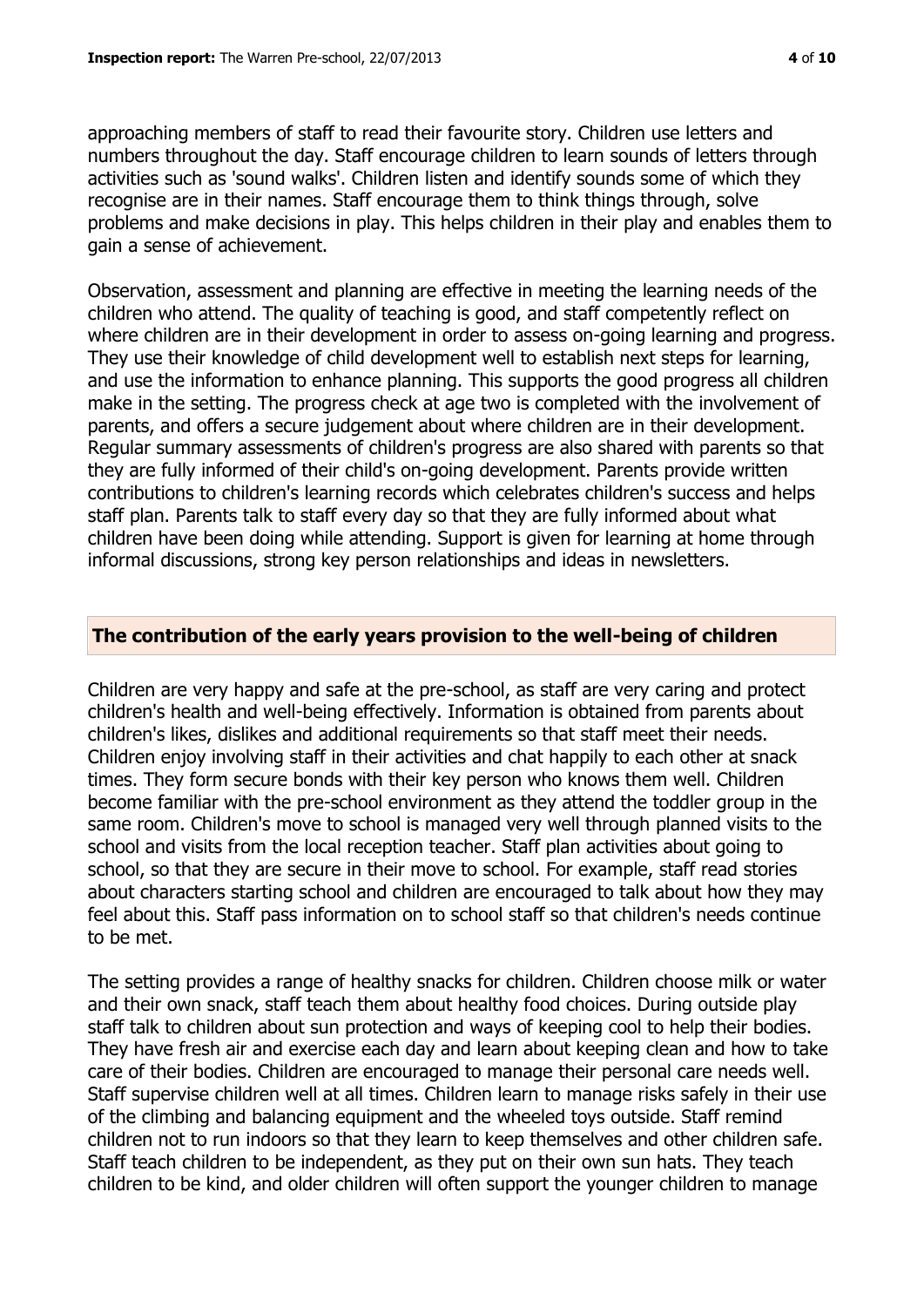activities and tasks. The behaviour is good. There are very good relationships between children and staff and children share and take turns well. Staff praise children frequently for their achievements and good behaviour. This builds their confidence and good selfesteem very well.

A safe and enabling indoor and outdoor environment is maintained for all children. Children enjoy a wide range of interesting and stimulating toys and equipment which are well maintained and of good quality. Low-level storage and age-appropriate furniture enable them to play with their chosen resources as they wish. This ensures that children are comfortable.

## **The effectiveness of the leadership and management of the early years provision**

Leadership is strong and the staff team work well together. The on-going reflection on children's learning and development and the provision offers a constant review of how well the setting meets the needs of the children who attend. Training is focused in order to address the identified areas for improvement so that the provision is continually improving. For example, the training around the needs of two-year-olds has led to changes in the planning and routines to accommodate the personal and social needs for this group of children. However, this is less successful at the large group times. The manager monitors staff performance as she works with the other members of staff each day and regular supervision meetings supports this. This ensures that the high standards are maintained and staff are kept up-to-date with current legislation in the running of the pre-school. Staff carry out effective self-evaluation, which includes the views of parents and children.

Staff implement the effective policies and procedures so that children are safe and the provider is clear about informing Ofsted of any changes. The premises are secure and there are rigorous procedures for the collection of children. Staff supervise children vigilantly and record and monitor accidents and medication meticulously. Safe recruitment policies are practised so that all staff are suitable to work with young children. Staff have a good understanding of safeguarding and their responsibility to take appropriate action to protect children to keep them safe. Parents' suggestions and opinions are invited and contribute to the provision at monthly open committee meetings. The newsletter informs them about how their suggestions have been acted on. Children are asked for their ideas to contribute to planning, so that their needs and interests are met.

Staff work with other professionals in order to support children and meet any additional needs. Partnership with the school and local children's centre is strongly supported through staff being on the committee. There is good communication with the other settings that children attend, so that children's learning is complemented and their wellbeing is protected.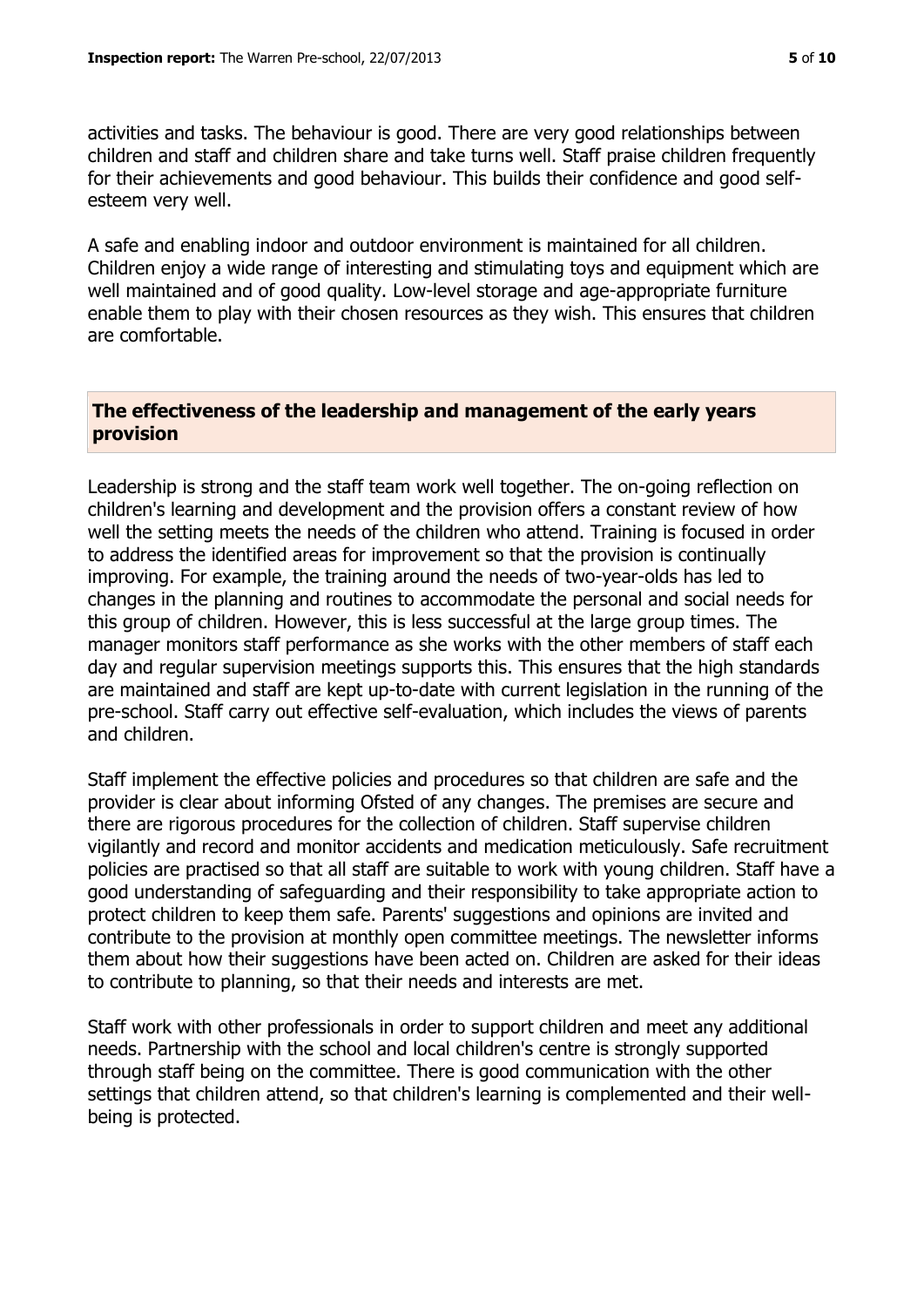# **The Childcare Register**

| The requirements for the compulsory part of the Childcare Register are | Met |
|------------------------------------------------------------------------|-----|
| The requirements for the voluntary part of the Childcare Register are  | Met |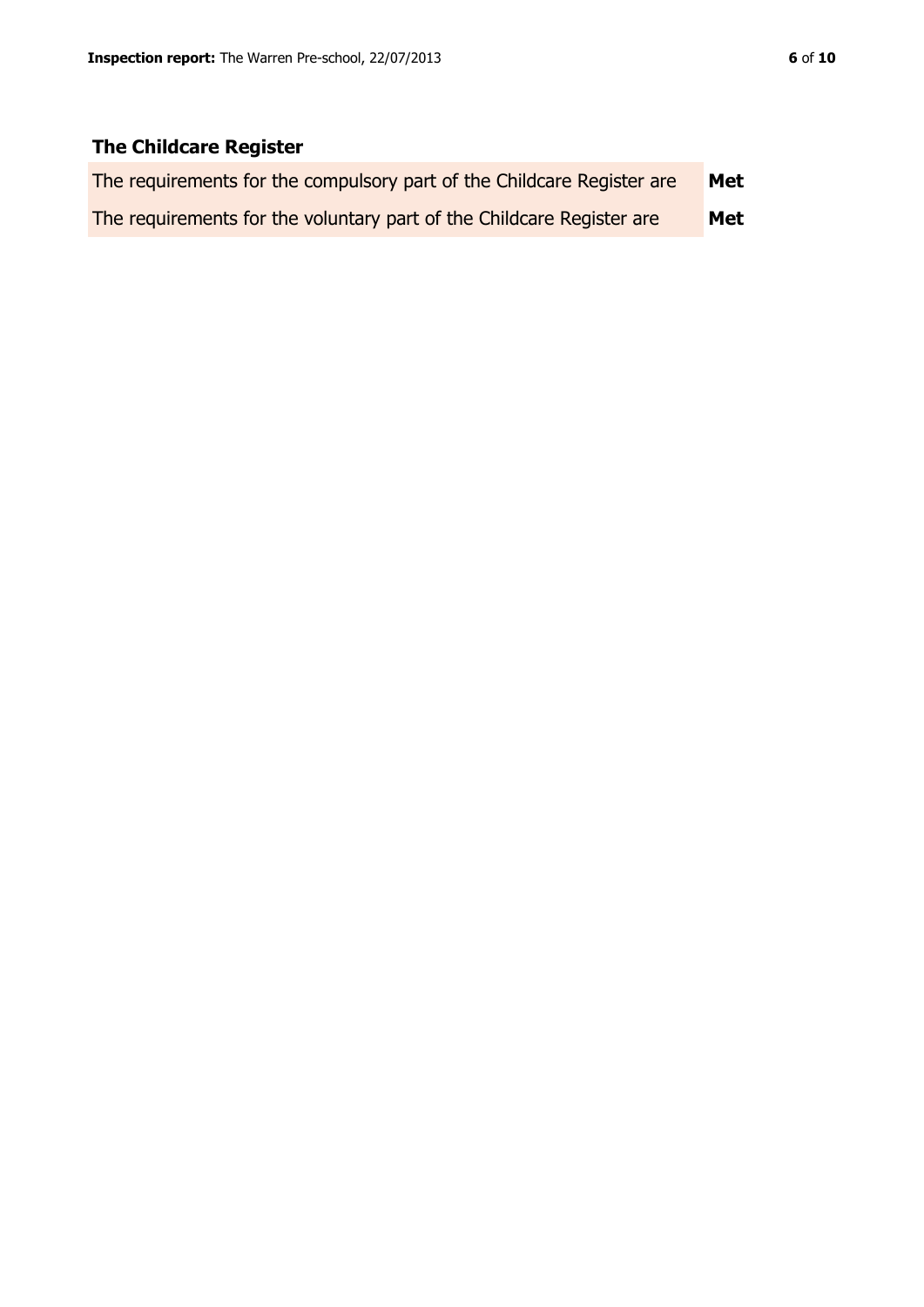# **What inspection judgements mean**

# **Registered early years provision**

| Grade   | <b>Judgement</b> | <b>Description</b>                                                                                                                                                                                                                                                                                                                                                                 |
|---------|------------------|------------------------------------------------------------------------------------------------------------------------------------------------------------------------------------------------------------------------------------------------------------------------------------------------------------------------------------------------------------------------------------|
| Grade 1 | Outstanding      | Outstanding provision is highly effective in meeting the needs<br>of all children exceptionally well. This ensures that children are<br>very well prepared for the next stage of their learning.                                                                                                                                                                                   |
| Grade 2 | Good             | Good provision is effective in delivering provision that meets<br>the needs of all children well. This ensures children are ready<br>for the next stage of their learning.                                                                                                                                                                                                         |
| Grade 3 | Satisfactory     | Satisfactory provision is performing less well than expectations<br>in one or more of the key areas. It requires improvement in<br>order to be good.                                                                                                                                                                                                                               |
| Grade 4 | Inadequate       | Provision that is inadequate requires significant improvement<br>and/or enforcement action. The provision is failing to give<br>children an acceptable standard of early years education and/or<br>is not meeting the safeguarding and welfare requirements of<br>the Early Years Foundation Stage. It will be inspected again<br>within 12 months of the date of this inspection. |
| Met     |                  | The provision has no children on roll. The inspection judgement<br>is that the provider continues to meet the requirements for<br>registration.                                                                                                                                                                                                                                    |
| Not met |                  | The provision has no children on roll. The inspection judgement<br>is that the provider does not meet the requirements for<br>registration.                                                                                                                                                                                                                                        |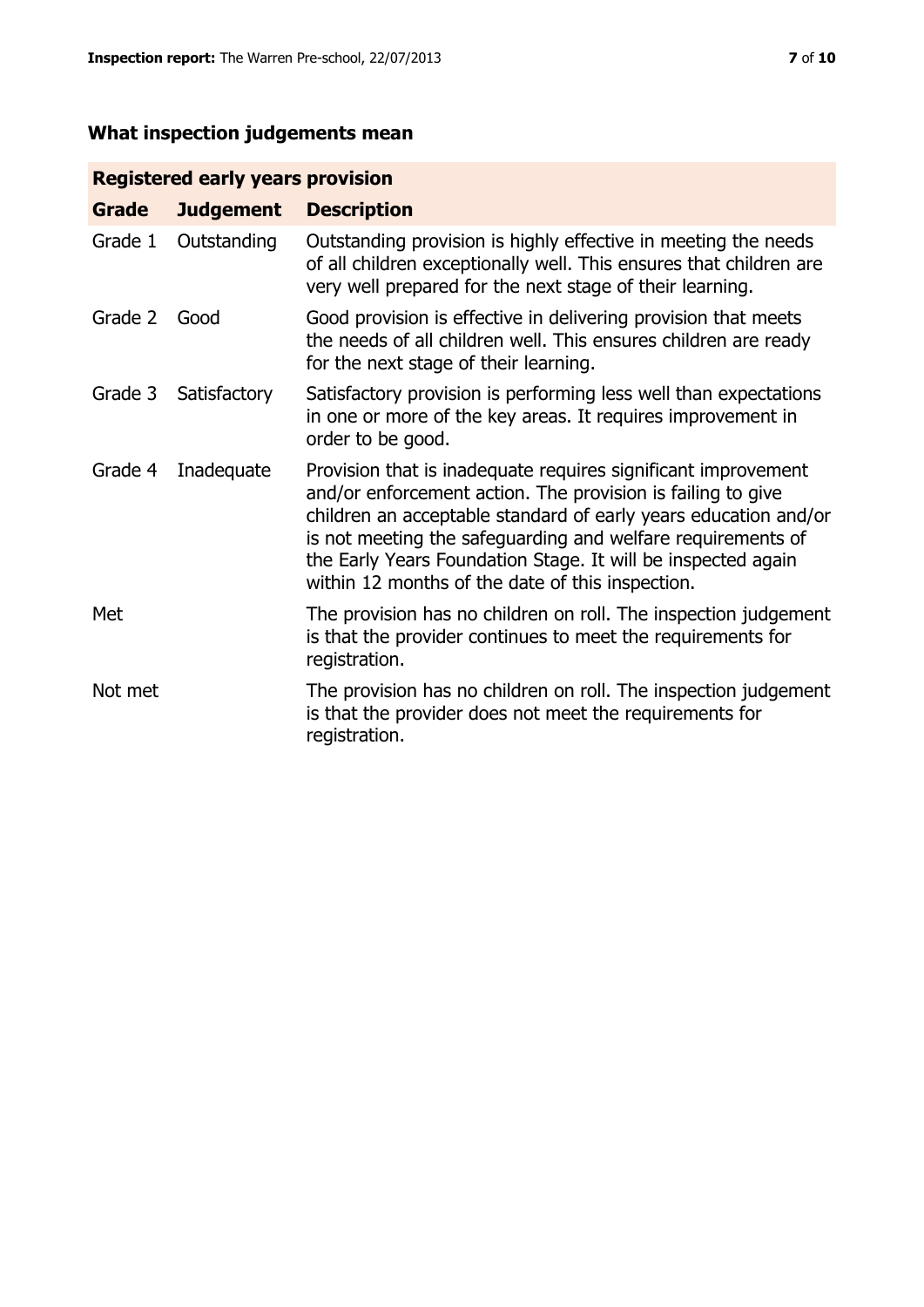### **Inspection**

This inspection was carried out by Ofsted under sections 49 and 50 of the Childcare Act 2006 on the quality and standards of provision that is registered on the Early Years Register. The registered person must ensure that this provision complies with the statutory framework for children's learning, development and care, known as the Early Years Foundation Stage.

# **Setting details**

| Unique reference number            | EY316517                        |
|------------------------------------|---------------------------------|
| <b>Local authority</b>             | Hampshire                       |
| <b>Inspection number</b>           | 843877                          |
| <b>Type of provision</b>           | Sessional provision             |
| <b>Registration category</b>       | Childcare - Non-Domestic        |
| Age range of children              | $2 - 8$                         |
| <b>Total number of places</b>      | 26                              |
| <b>Number of children on roll</b>  | 19                              |
| <b>Name of provider</b>            | The Warren Pre-School Committee |
| <b>Date of previous inspection</b> | 13/01/2009                      |
| <b>Telephone number</b>            | 01635 269040                    |

Any complaints about the inspection or the report should be made following the procedures set out in the guidance *'Complaints procedure: raising concerns and making complaints* about Ofsted', which is available from Ofsted's website: www.ofsted.gov.uk. If you would like Ofsted to send you a copy of the guidance, please telephone 0300 123 4234, or email enquiries@ofsted.gov.uk.

# **Type of provision**

For the purposes of this inspection the following definitions apply:

Full-time provision is that which operates for more than three hours. These are usually known as nurseries, nursery schools and pre-schools and must deliver the Early Years Foundation Stage. They are registered on the Early Years Register and pay the higher fee for registration.

Sessional provision operates for more than two hours but does not exceed three hours in any one day. These are usually known as pre-schools, kindergartens or nursery schools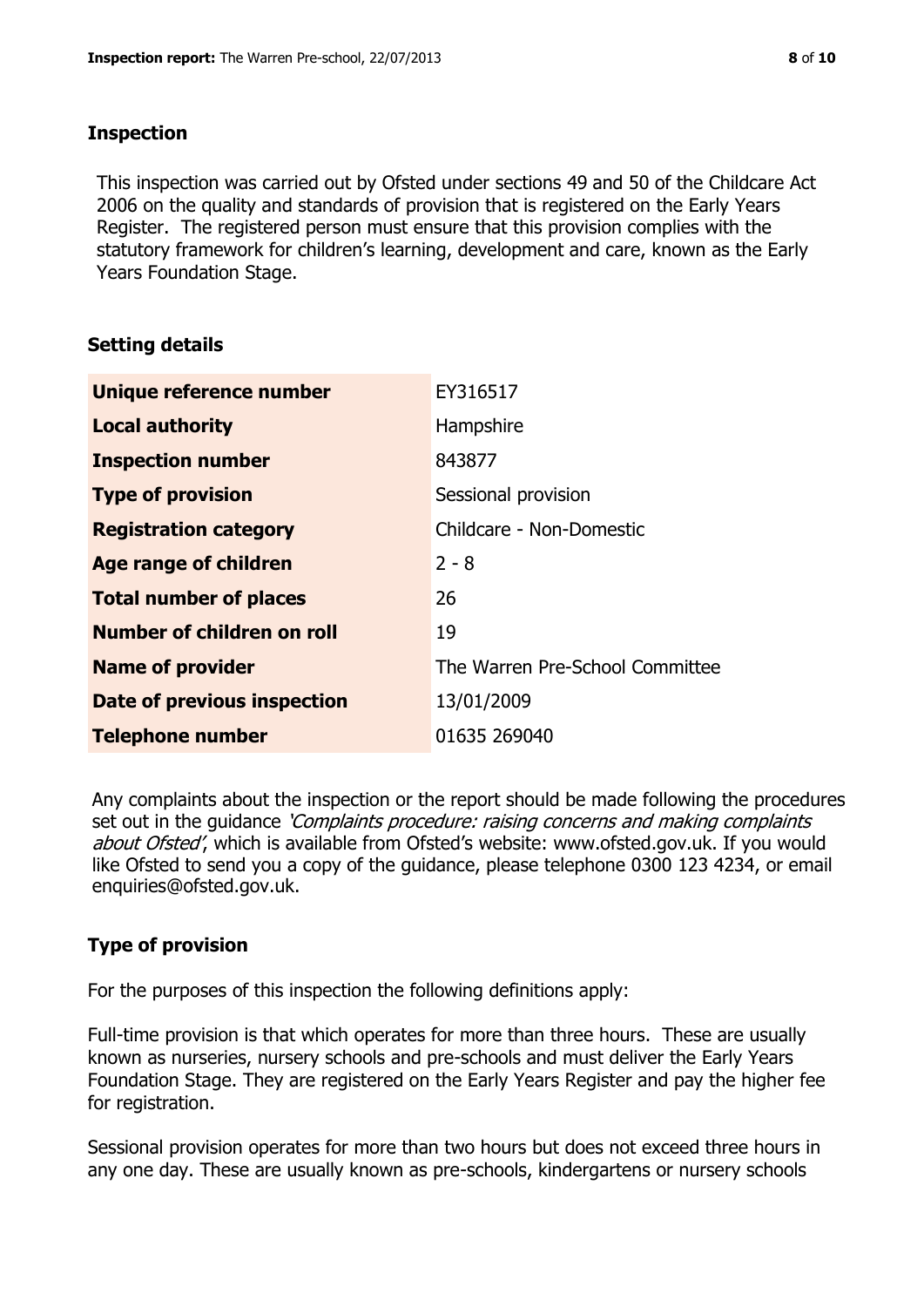and must deliver the Early Years Foundation Stage. They are registered on the Early Years Register and pay the lower fee for registration.

Childminders care for one or more children where individual children attend for a period of more than two hours in any one day. They operate from domestic premises, which are usually the childminder's own home. They are registered on the Early Years Register and must deliver the Early Years Foundation Stage.

Out of school provision may be sessional or full-time provision and is delivered before or after school and/or in the summer holidays. They are registered on the Early Years Register and must deliver the Early Years Foundation Stage. Where children receive their Early Years Foundation Stage in school these providers do not have to deliver the learning and development requirements in full but should complement the experiences children receive in school.